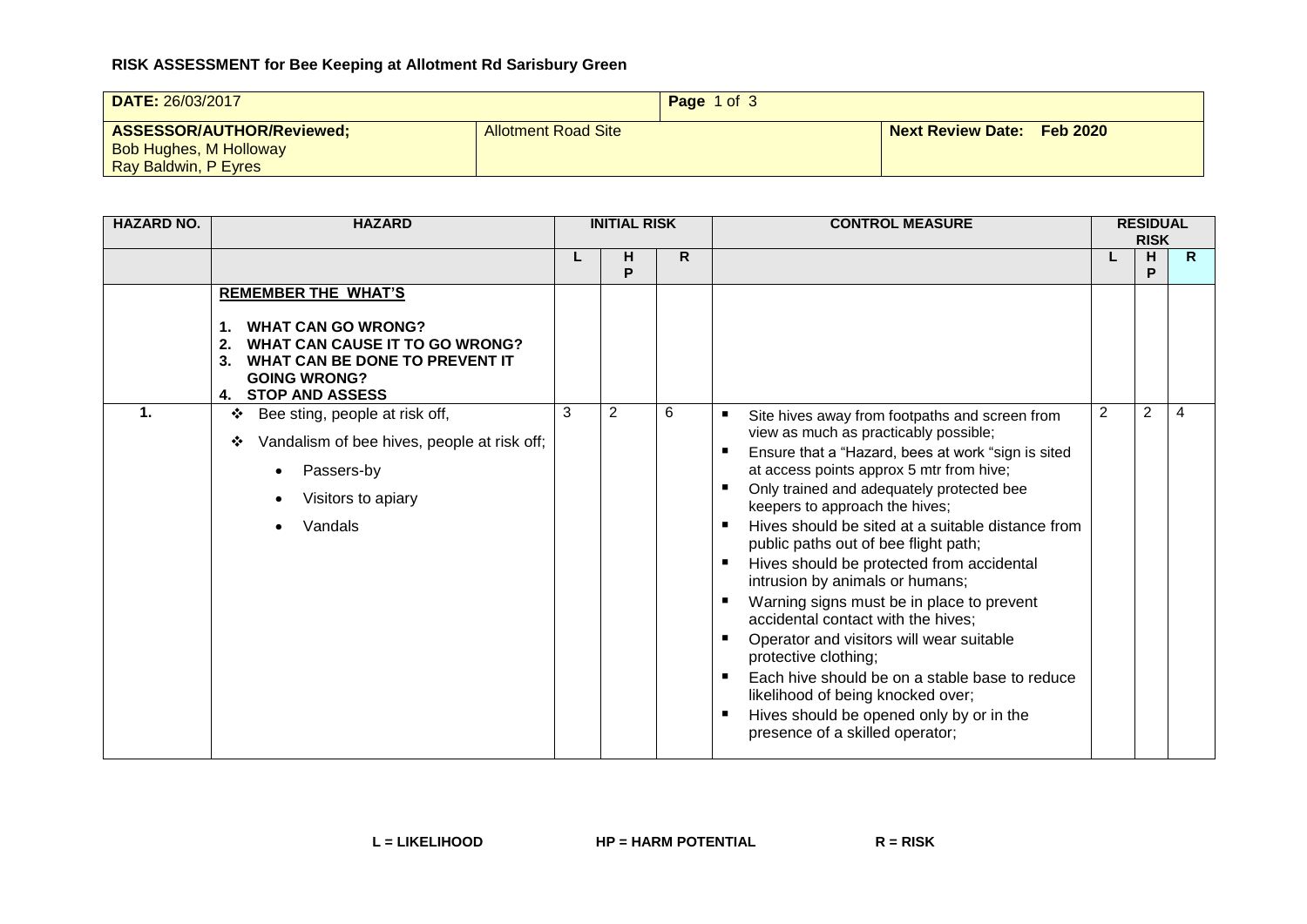## **RISK ASSESSMENT for Bee Keeping at Allotment Rd Sarisbury Green**

| DATE: 26/03/2017                                                                   | Page 2 of 3                |  |                            |  |
|------------------------------------------------------------------------------------|----------------------------|--|----------------------------|--|
| ASSESSOR/AUTHOR/Reviewed;<br><b>Bob Hughes, M Holloway</b><br>Ray Baldwin, P Eyres | <b>Allotment Road Site</b> |  | Next Review Date: Feb 2020 |  |

| <b>HAZARD NO.</b> | <b>HAZARD</b>                                                                                      |                | <b>INITIAL RISK</b> |                 | <b>CONTROL MEASURE</b>                                                                                                                                                                                                                                                                                          |   | <b>RESIDUAL</b><br><b>RISK</b> |              |  |
|-------------------|----------------------------------------------------------------------------------------------------|----------------|---------------------|-----------------|-----------------------------------------------------------------------------------------------------------------------------------------------------------------------------------------------------------------------------------------------------------------------------------------------------------------|---|--------------------------------|--------------|--|
|                   |                                                                                                    |                | н<br>P              | R.              |                                                                                                                                                                                                                                                                                                                 |   | н<br>P                         | $\mathsf{R}$ |  |
| 2.                | Bee swarm in public area<br>❖                                                                      | 3              | 3                   | 9               | Site manager has phone numbers of beekeepers<br>who can deal with the swarm;<br>The Apiary Manager should be called if a swarm<br>cluster is discovered;<br>Colonies to be managed for non-aggression and<br>п<br>low susceptibility to swarming;<br>Colonies will be moved in the evening or early<br>morning; | 2 | 2                              | 4            |  |
| 3.                | Muscle strain<br><b>MANUAL HANDLING</b><br>MUSCULAR/SKELETAL INJURY TO BACK/ARMS/LEGS<br>AND BODY. | 3              | 4                   | 12              | All operatives to be familiar with correct manual<br>handling techniques;<br>Always use mechanical methods when possible;<br>Work in teams when lifting bulky items by hand;<br>Observe the correct lifting posture and always<br>assess the lift before attempting                                             |   | 4                              | 4            |  |
| 4.                | Fire<br>$\bullet$                                                                                  | $\overline{2}$ | 3                   | 6               | Operator must ensure that smokers have been<br>extinguished after use.                                                                                                                                                                                                                                          |   |                                |              |  |
| 5.                | Anaphylactic shock<br>❖                                                                            | $\overline{2}$ | 5                   | 10 <sup>°</sup> | Beekeepers to wear adequate protective<br>equipment;<br>Bee sting first aid advice to be posted on<br>noticeboard.                                                                                                                                                                                              | 2 | 3                              | 6            |  |